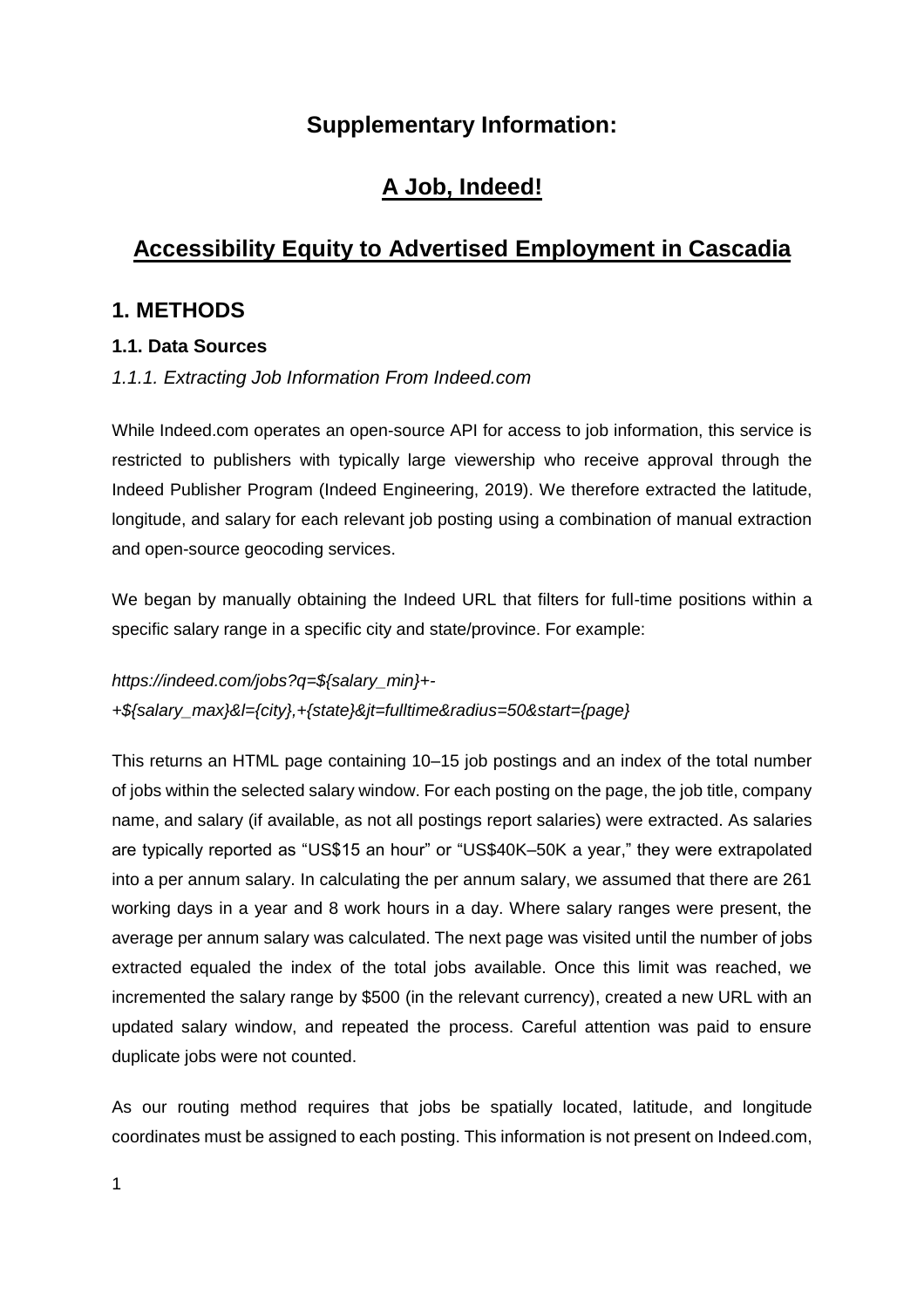so we used nested techniques to infer coordinates from job postings. OpenStreetMap's (2019) Nominatim API service was used to extract a street address from each company listing. The API query for a specific address on Nominatim resembles:

# *https://nominatim.openstreetmap.org/search.php?q={address}&format=json&polygon=1&add ressdetails=1*

To determine the exact latitude and longitude coordinates for the given address, two different methods were used depending on the city. For Vancouver-based companies, latitude and longitude information was extracted from the website Canada411.com using the OpenLookup library from OpenStreetMap (2019). The HTML query for a specific address on Canada411.com resembles:

### *https://canada411.yellowpages.ca/search/si/1/{company\_name}/vancouver%20bc*

For companies based in the United States (i.e., Portland and Seattle), the Find Place service from the Google Places API (Google, 2019) was used to query place information from a text input (this can be a name, address, or phone number).

There is no limit to the number of jobs that can be geocoded using OpenLookup, although there is a computational constraint since OpenStreetMap's requirements limit usage to a maximum of one request per second. In contrast, the Google API only permits a maximum of 11,000 free queries per month. The queries were therefore distributed evenly between Portland and Seattle, such that a maximum of 5,500 job postings per city were extracted. For all three cities, the extracted data were processed into tables containing the company, job title, latitude/longitude coordinates, parsed salary, and relevant salary range.

### *1.1.2. Census Data*

To reflect broader moves to make urban analytics research more transparent and transferable, this study almost exclusively makes use of open data sources and open-source code. For all three cities, we obtained current-year estimates of socioeconomic and demographic data for 2018 at the smallest standard geographic unit for which all census data were available: the Census Block Group (CBG) level in the United States (typically composed of 600–3,000 residents), and the Dissemination Area (DA) level in Canada (typically composed of 400–700 residents). The census data in each city's boundaries were spatially reorganized into a grid of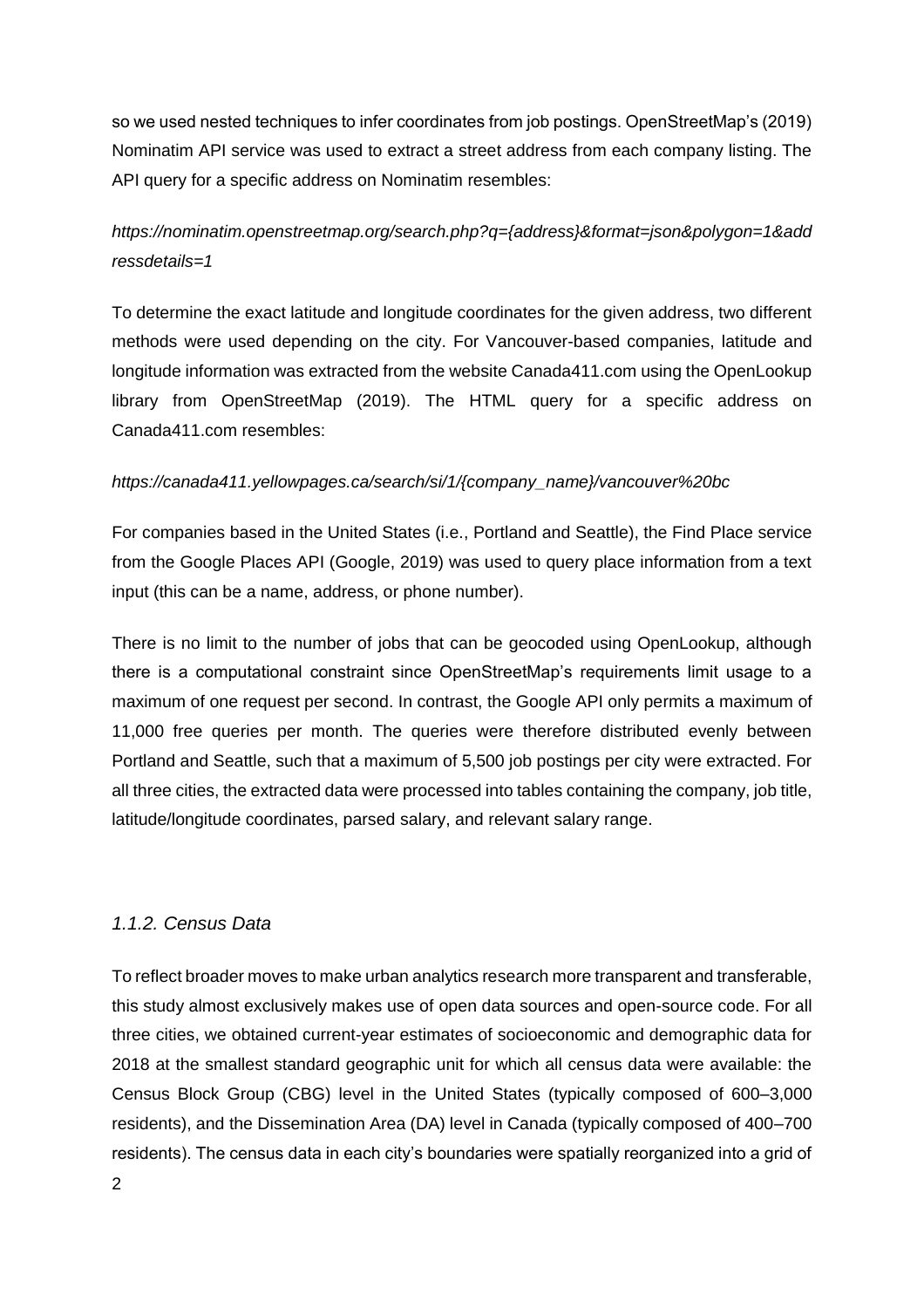equally sized hexagons (500 m diameter, or 0.16 km<sup>2</sup>). Hexagons were used to reduce sampling bias from edge effects and to permit spatial connectivity between data points (Birch et al., 2007; Pereira, 2018). A well-established methodology described by Mayaud et al. (2018) was used to assign the appropriate census data to each hexagonal cell.

#### *1.1.3. Transportation Network*

The spatial layout of road networks and pedestrian infrastructure was determined using OpenStreetMap (2019), and this formed the basis for performing the door-to-door routing algorithm in the catchment area analysis (Figure S1). Geolocated timetable data of public transit stops and routes were acquired in General Transit Feed Specification (GTFS) format for September 2017 from the three regional transit operators (TriMet in Portland, King County Metro in Seattle, and Translink in Vancouver). The static GTFS data used here do not account for traffic congestion.

#### **1.2. Data Analysis**

#### *1.2.1. Assigning Census Data to Hexagonal Grid Cells*

In brief, the centroid of each cell was intersected with the Census Block Group (CBG) or Dissemination Area (DA) polygons to determine spatial collocation, and the census data were assigned to their appropriate hexagonal cells. CBG/DA polygons were typically larger than the hexagonal cells in our case (i.e., one or more hexagons corresponded to each census polygon). In these cases, census data had to be shared or split (depending on data type) across multiple hexagonal cells. For averaged or proportional data (e.g., income, age, transport expenditure), we assigned the same value to all cells from the same CBG/DA. For discrete data (e.g., population counts), we divided the value equally among constituent cells. In cases where a hexagon was larger than the underlying CBGs/DAs (i.e., a hexagon was comprised of two or more census polygons), discrete data were simply summed, while averaged or proportional data were combined as population-weighted means. In the case of household income, we calculated the median household income of combined polygons as the midpoint of the income category in which the 50th percentile of households was located.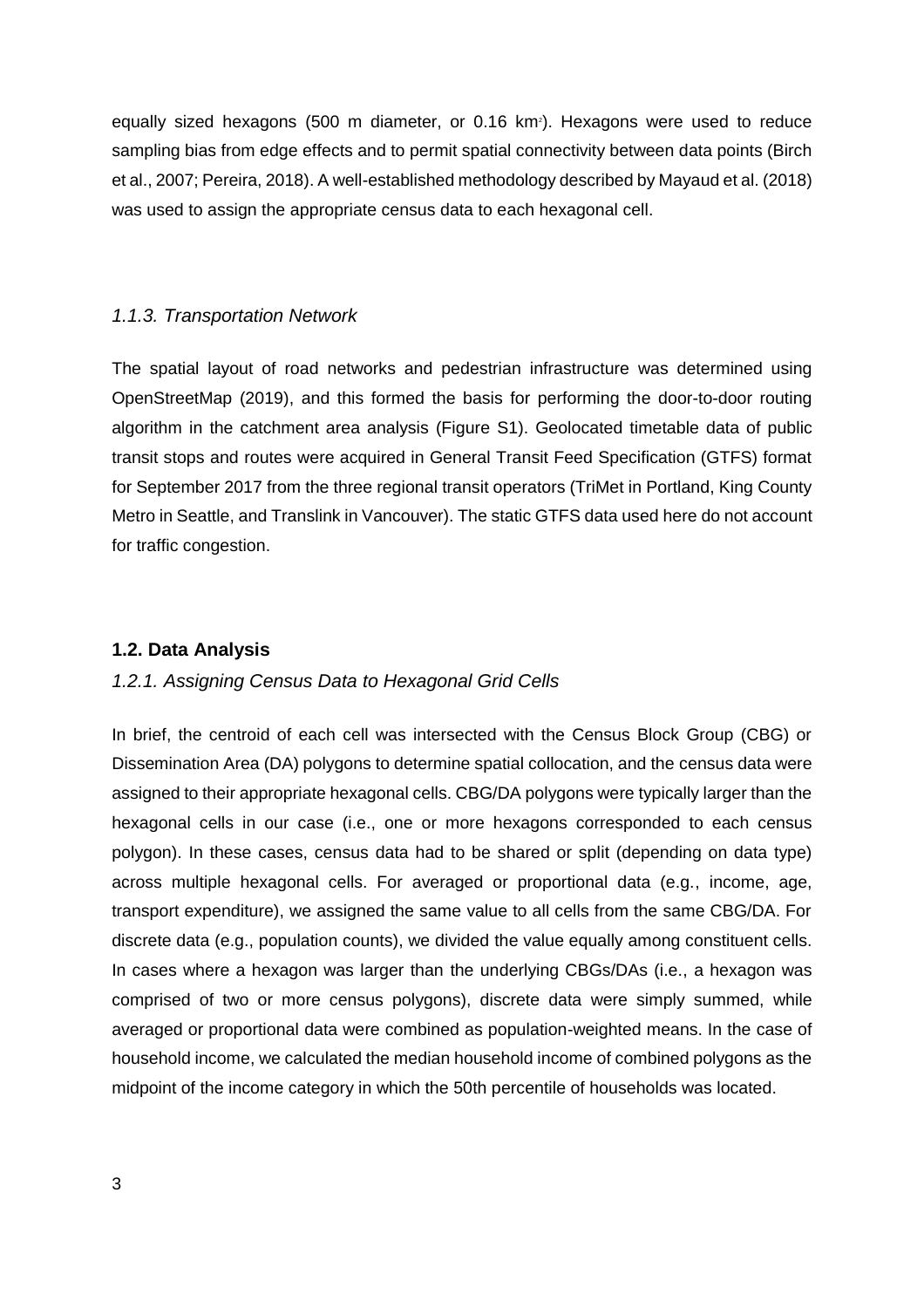The downscaling method we describe is simple easy to implement and does not make assumptions about how populations are distributed according to land use. We acknowledge that heterogeneous population downscaling—which allows for more-realistic spatial allocation of facilities and populations—could be achieved by integrating different scenarios with models of urban land use (e.g., Meiyappan et al., 2014), but this is beyond the scope of our study.

#### *1.2.2. Defining an Upper Bound for Income Distributions*

Income data are reported categorically into ten income groups by the U.S. Census Bureau and into sixteen income groups by Statistics Canada. These income groups are defined by upper- and lower-income bounds, with the highest group (US\$200,000 and C\$250,000) being unbounded on one side. For the purposes of distribution fitting in our SOM analysis, a single value characterizing the open-ended income category was estimated for each city using Pareto's Law of Income Distribution (see Parker & Fenwick, 1983). The Pareto Curve can be linearly represented as:

$$
\log(Z) = \log(A) - v \log(X)
$$

Equation 1

where  $Z$  is the number of units with incomes over a certain amount,  $X$  is the amount of income, and  $A$  and  $\nu$  are equivalent, respectively, to the intercept and the unstandardized regression coefficient, and are parameters to be solved for. The Pareto Curve has been shown to be linear only at the upper tail of an income distribution, so we calculated  $\nu$  as (Henson, 1967):

$$
v = \frac{\log(H_L + H_{L-1}) - \log(H_L)}{\log(W_L) - \log(W_{L-1})}
$$

Equation 2

where  $H_L$  is the number of households in the open-ended category,  $H_{L-1}$  is the number of households in the category immediately preceding the open-ended one,  $W_L$  is the lower limit of the open-ended category and  $W_{L-1}$  is the lower limit of the category immediately preceding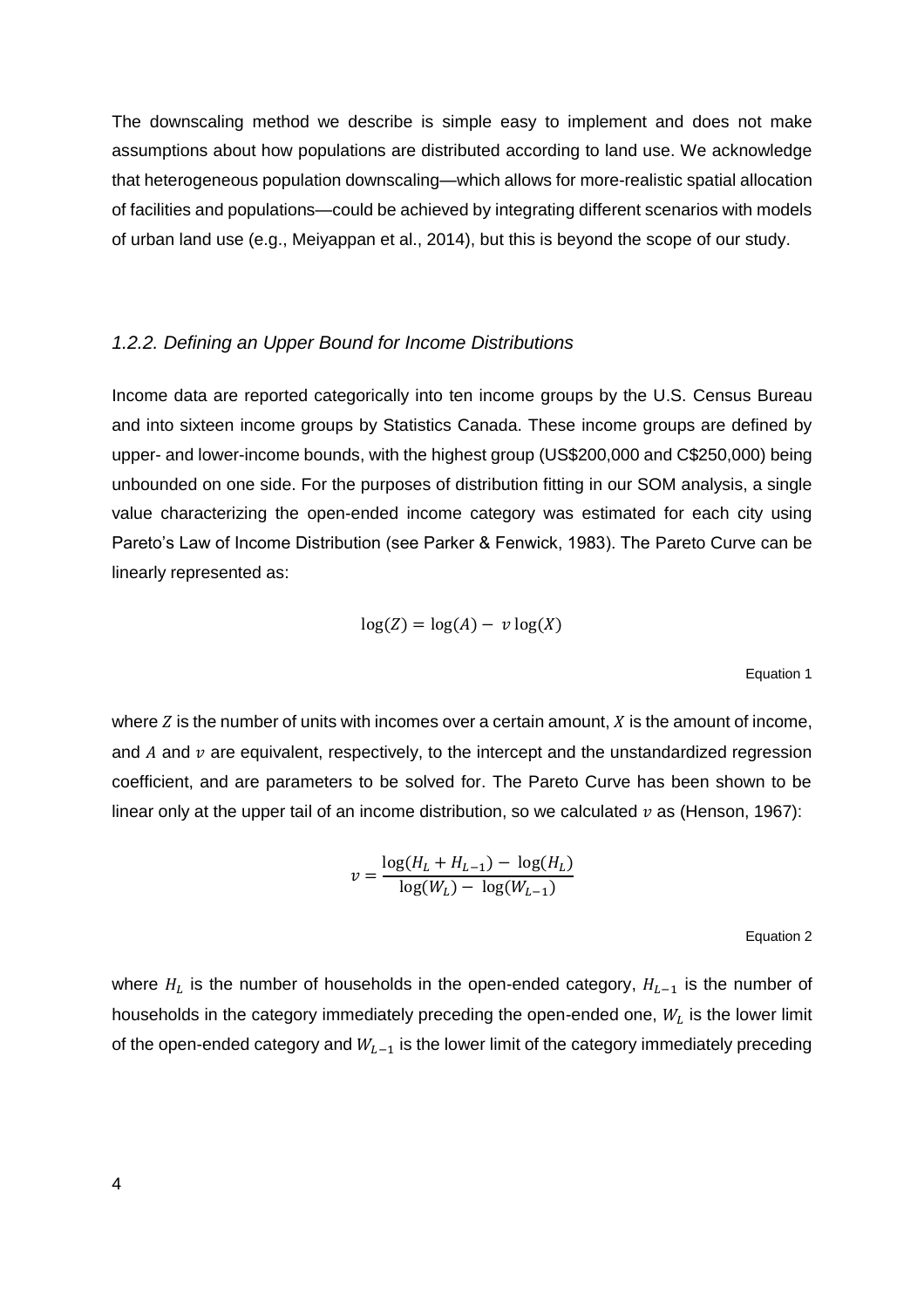the open-ended one. Using this estimate of  $v$ , the mean income for the open-ended category  $(y_L)$  was obtained by (Henson, 1967):

$$
y_L = W_L \left(\frac{v}{v-1}\right)
$$

Equation 3

Using income data combined from all census units for each city, the value of  $y_L$  was calculated as US\$204,930 for Portland, US\$205,110 for Seattle, and C\$256,120 for Vancouver.

To enable intercity comparisons of household spending, we normalized household data using median household incomes. Median household income for each city was calculated by multiplying the number of households in each income category by the appropriate category midpoint, and then dividing by the total number of households, giving estimates of US\$82,922 for Portland, US\$95,844 for Seattle, and C\$81,390 for Vancouver.

#### *1.2.3. Self-Organizing Maps*

To provide more nuance to our income analysis than traditional measures of central tendency, we applied an unsupervised machine learning technique, the self-organizing map (SOM) (Kohonen, 2001), to summarize key features in the income datasets. Mayaud et al. (2019, in review) also used SOMs to relate income distributions to accessibility metrics and outlined their advantages compared with principal component analysis (PCA). The SOM algorithm used in this study is adapted from the code developed by Radic et al. (2015), drawing on the open-source MATLAB-based SOM toolbox by Vesanto et al. (1999, 2000). We refer the reader to Mayaud et al. (2019) for a full overview of the algorithm.

To perform SOM analysis on categorical census data, we converted the data to a continuous data distribution assuming Pareto's Law of Income Distribution (see Mayaud et al., 2019). We assigned a basic midpoint estimator for each income bin and duplicated each estimator into a vector, according to the frequency of occurrence in the given bin. We used MATLAB's *ksdensity* kernel smoothing method to perform a kernel density estimation (KDE) (Rosenblatt, 1956; Parzen, 1962) for each income vector, which was then demeaned and normalized by its standard deviation.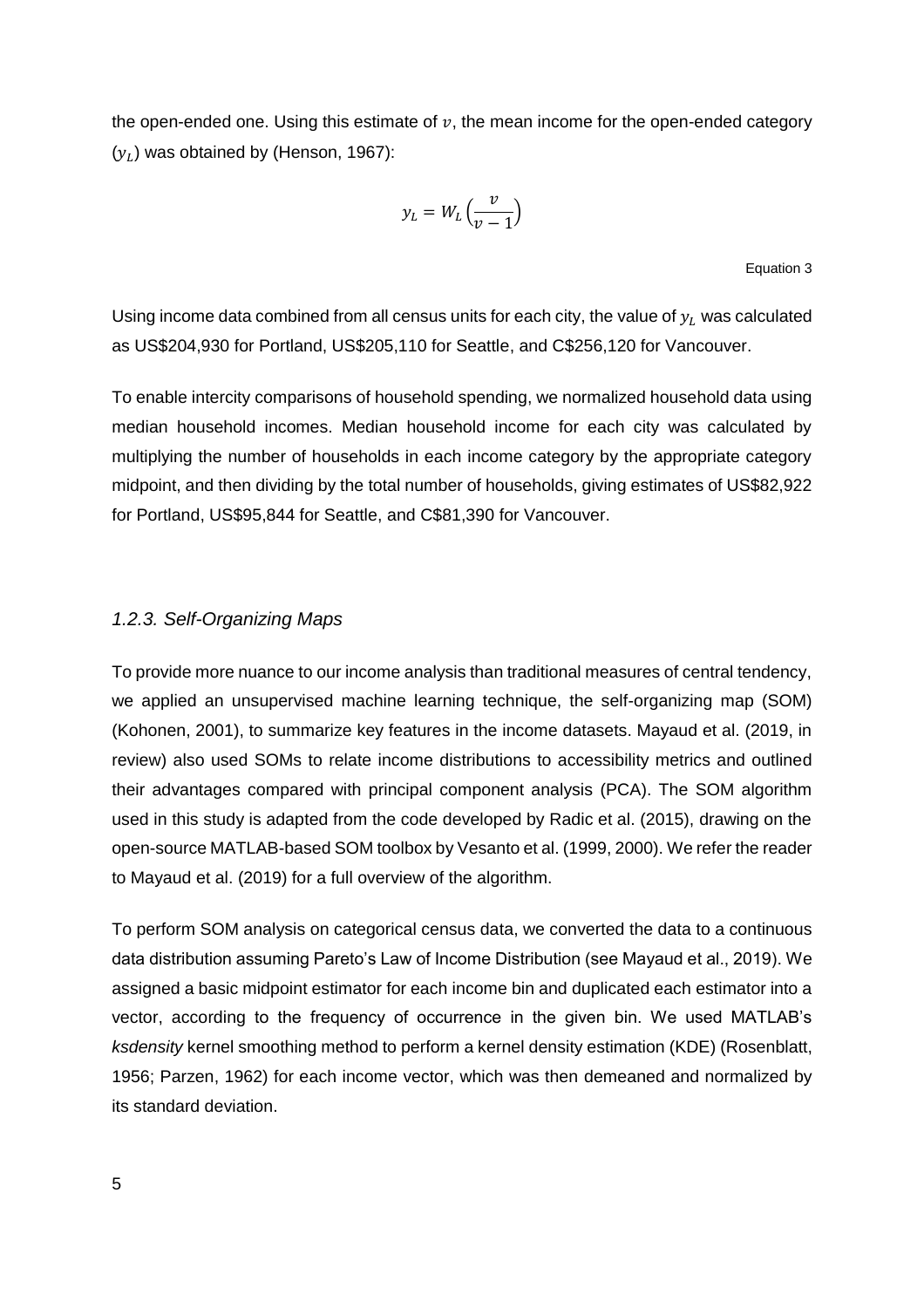We trained a separate SOM for each city to produce city-specific characteristic income distributions that were assigned to nodes on a 2-D map. The SOM for each city was composed of six clusters (three rows x two columns) (see Figure S2). We opted to group clusters one and four into a "high income" category and clusters three and six into a "low income" category. For ease of analysis, we chose not to consider clusters two and five, which are considered "middle income."

The population proportions residing in each income grouping are similar across the cities: 50.7%, 44.4%, and 48.0% of residents live in low-income cells in Portland, Seattle, and Vancouver, respectively, while 22.7%, 22.3%, and 11.9% (respectively) live in high-income cells.

#### *1.2.4. Catchment Area Analysis*

We performed catchment area analysis to reveal the sociodemographic makeup of the populations that can or cannot reach transportation hubs from their homes within certain time thresholds. Travel-time estimates were computed between every pair of grid cells (an "origin" and a "destination") to create an O–D matrix. This involved optimally combining public transit and walking in OpenTripPlanner (OTP, 2017), an open-source routing engine called within the travel-time matrix algorithm of Pereira (2017). The OTP routing engine does not account for traffic congestion levels, but these could be incorporated into the methodology in future using GPS data (e.g., Wessel et al., 2017).

We then applied a modified version of the isochronic or cumulative-opportunity measure (Wachs & Kumagai, 1973) to estimate the number of jobs accessible from each cell. Advantages of the cumulative opportunity measure include its low computational costs, no requirements for prior information about residents' travel behavior, and results that are easily communicable to stakeholders and policymakers. Limitations of the approach include the fact that it does not account for the size (or "attractiveness") of the destination, nor the impedance (or "friction") of travel time, cost, and effort beyond the threshold variable. Numerous other accessibility measures exist in the literature, including gravity-based (Hansen, 1959) and place rank measures (El-Geneidy & Levinson, 2011), some of which address these limitations. Nevertheless, in comparison with these other methods, the cumulative opportunity measure makes few assumptions about user behavior and preference, and is most easily interpreted (Neutens et al., 2010).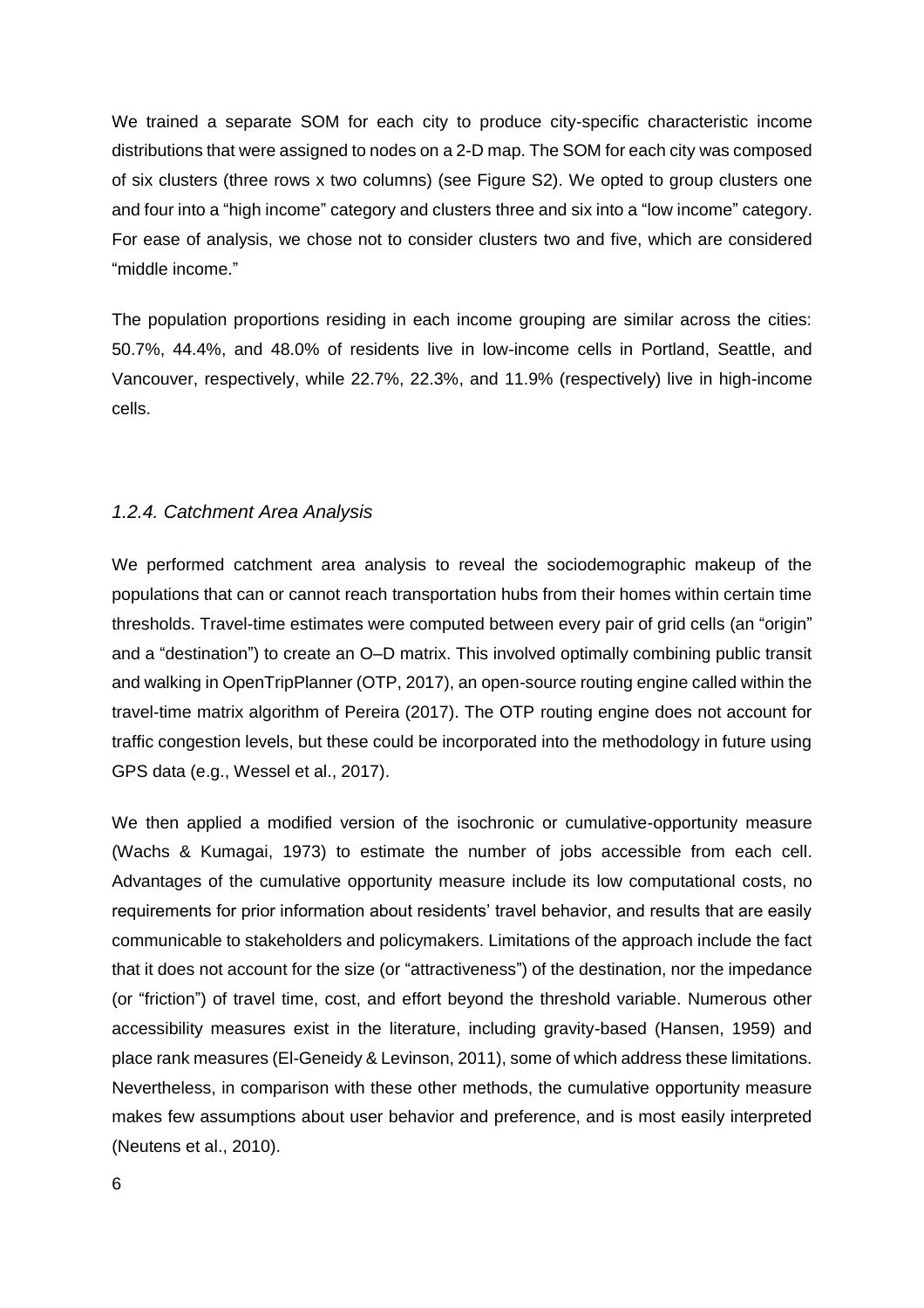A notable drawback of the cumulative opportunity measure is that it relies on defining arbitrary cutoff times for access, which can vary depending on travel mode, socioeconomic status, and lifestyle factors (Neutens, 2010; Boisjoly & El-Geneidy, 2017). For the sake of simplicity and to remain within the scope of our aim, we chose to use a threshold of 30 minutes in this study, on the basis that residents should reasonably expect to reach a connector hub within this time from their home. However, our replicable framework will allow multiple time thresholds to be considered in future research.

The time of day for which the O–D matrices are calculated is also important to consider, because service levels and transit departure times vary throughout the data. While some studies (e.g., Mayaud et al., 2018; Pereira, 2018, 2019) have calculated average travel time matrices based on travel at regular intervals throughout the day, Boisjoly & El-Geneidy (2017) showed that calculating accessibility for travel at 8 a.m. only was a reliable indicator of relative accessibility at other times in Toronto. Given that our study examines accessibility to jobs, we consider Boisjoly & El-Geneidy's (2017) single-time approach to reliably reflect commuting dynamics in our study cities. We therefore calculated door-to-door travel times as beginning a journey at 8 a.m. on a typical working day (Tuesday, 19 September, 2017).

#### *1.2.5. Equity Analysis*

First, we evaluated equality in our job datasets by drawing a Lorenz curve to describe the distribution of total accessibility over a population. This involved plotting the cumulative proportion of a city's population on the x-axis and the cumulative distribution of origin-oriented accessibility (i.e., how many jobs each person can reach) along the y-axis. It should be noted that in this particular case, two or more individuals are able to attend the same job, meaning that multiple counting frequently occurs. As a result, summing accessibility over all individuals does not technically define a true "total" level of accessibility.

A theoretically equal society experiences one percentage point increase in accessibility for every percentage point increase in population; this is depicted by a "line of equality" at  $45^\circ$ . The further the Lorenz curve deviates from the diagonal line of equality, the higher the level of inequality. The Gini coefficient is calculated as the area between the Lorenz curve and the line of equality, divided by the triangle bounded by the line of equality, the x-axis, and the yaxis. While this can be a useful way of comparing accessibility across our three cities, the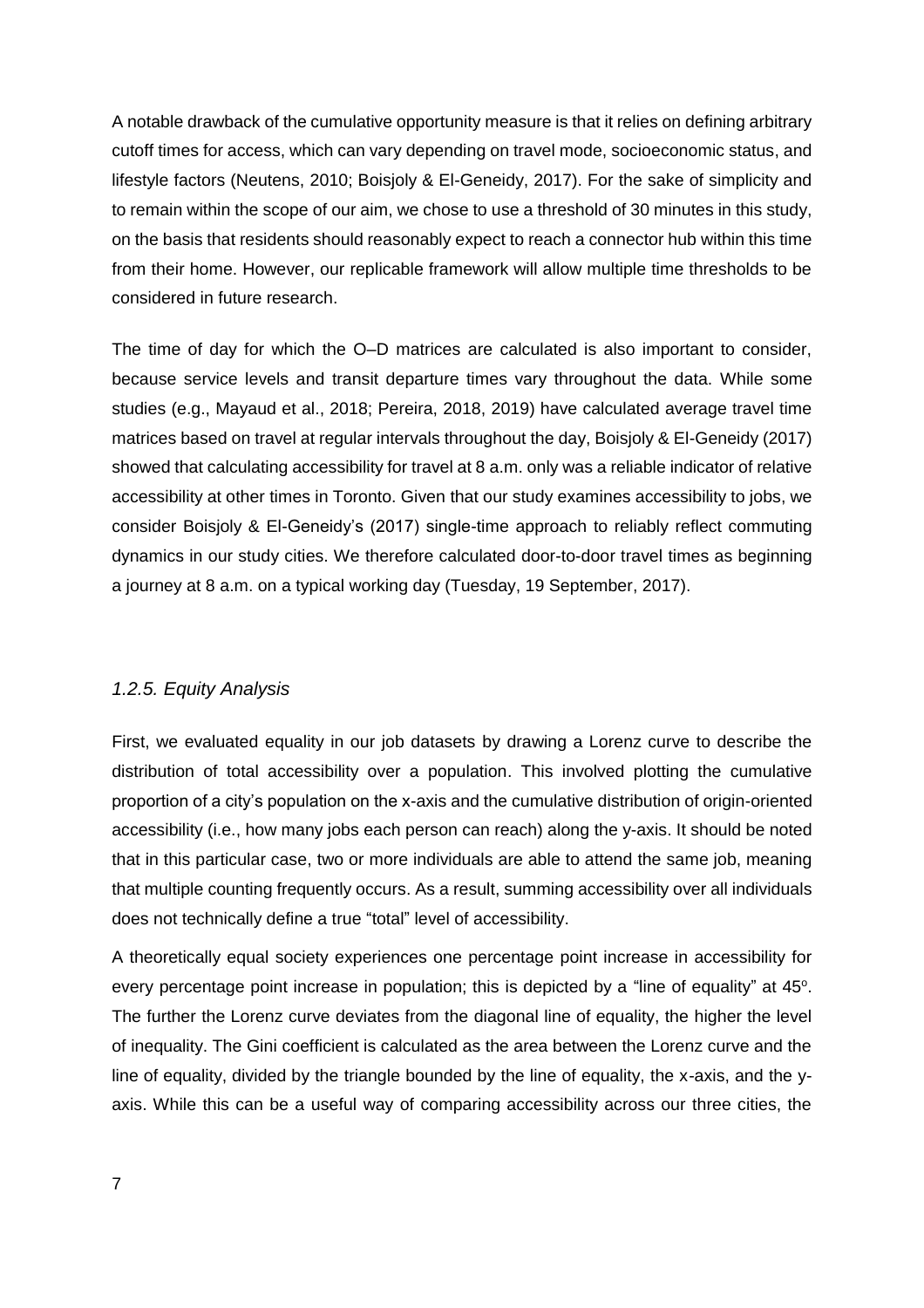index measures inequality only, not equity. Capturing equity requires the introduction of a threshold value below which people are deemed to be socially excluded from a service.

Defining a minimum number of jobs to be "sufficient" for social inclusion (akin to a minimum wage, in income terms) is a complex task. There is little applicable literature on different countries' definitions of minimum access to jobs. Moreover, the concept of social exclusion is in itself relational (i.e., dependent on the societal norms at hand), so will inevitably be personand context-specific (Lucas, 2012).

We estimated the severity of social exclusion from the area bounded by the Lorenz curve, line of equality, and social exclusion threshold. We calculated this area using a classic trapezoid integration function, and then divided it by the total area bounded by the line of equality, the x-axis, and the y-axis to give a "social exclusion ratio." Higher values of the social exclusion ratio represent lower equity overall.

## **2. FIGURES**



Figure S1: Transit Stops and Lines in Each City. Figure prepared by authors using Google Maps as a basemap.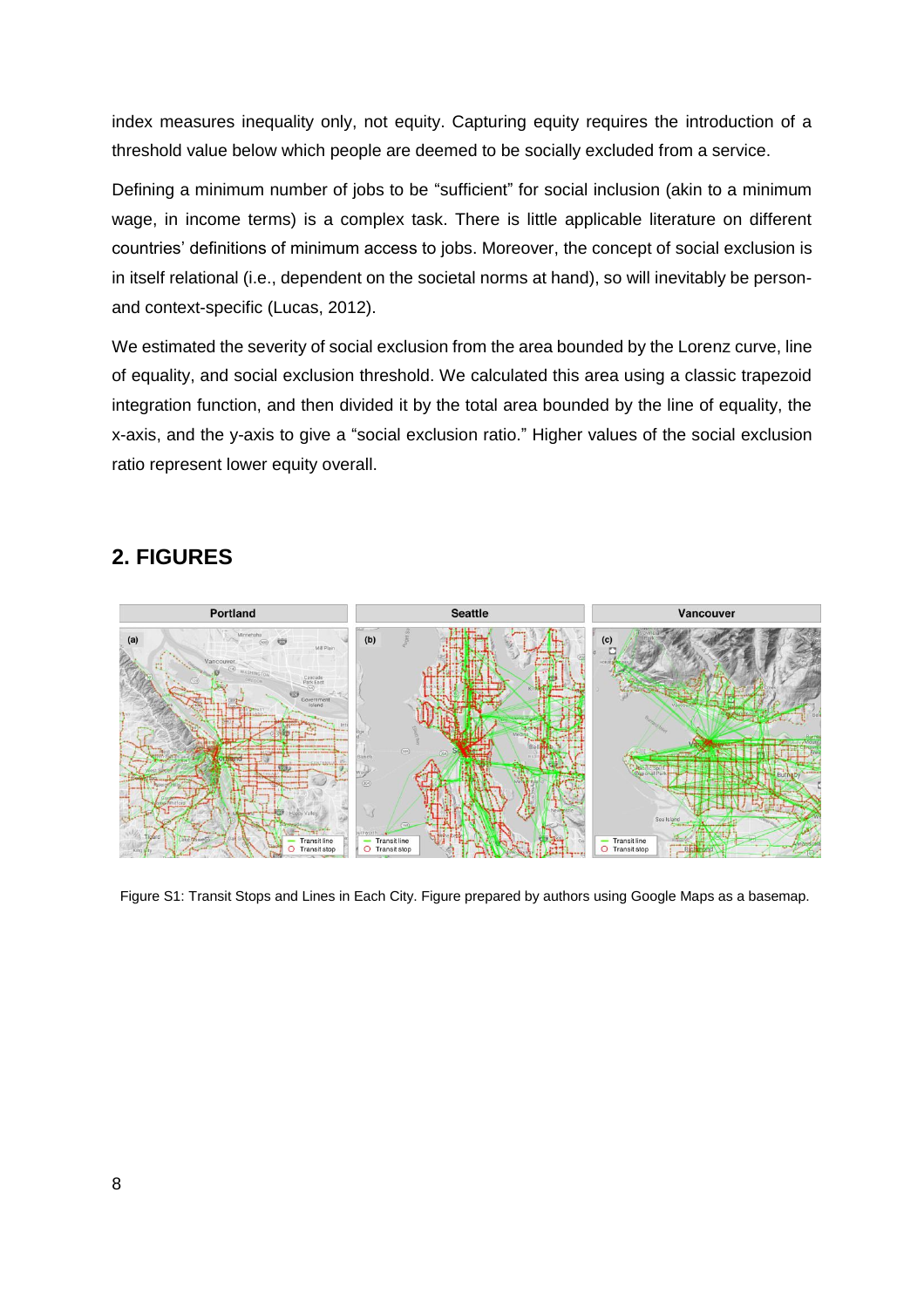

Figure S2: Frequency Distributions for Each Self-Organizing Map (SOM) Cluster (Node), Showing in Bold the Frequency (in Terms of Number of Cells) that they Occur in Each City; the Y-Axis Varies About Zero Because the Inputs are Demeaned and Normalized Using Their Standard Deviations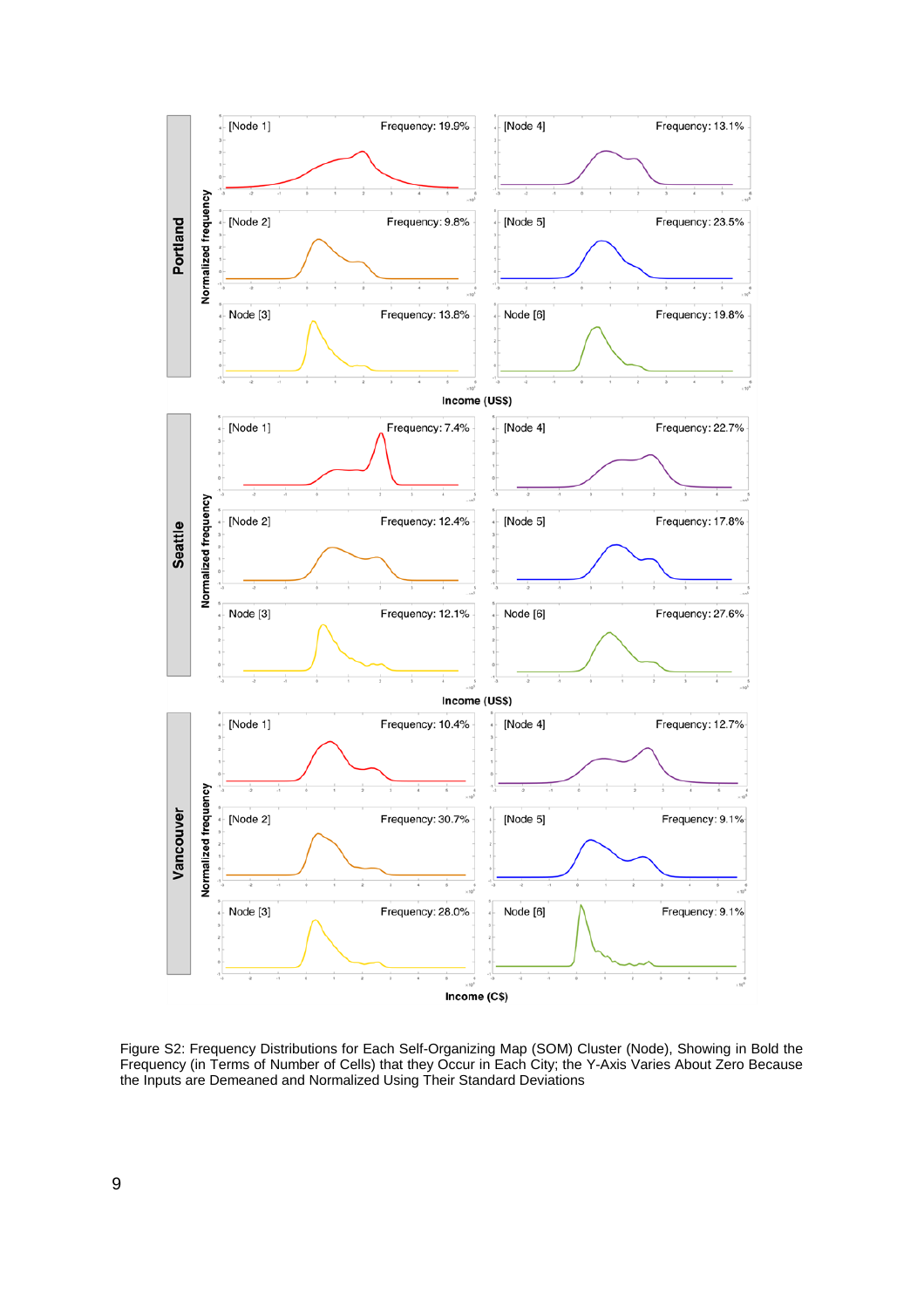### **3. REFERENCES**

- Boisjoly, G., & El-Geneidy, A. M. (2017). How to get there? A critical assessment of accessibility objectives and indicators in metropolitan transportation plans. *Transport Policy, 55*, 38–50.
- El-Geneidy, A. & Levinson, D. (2011). Place rank: Valuing spatial interactions. *Networks and Spatial Economics, 11(4)*, 643–659.
- Guagliardo, M. F. (2004). Spatial accessibility of primary care: Concepts, methods and challenges. *International Journal of Health Geographics, 3(3)*, 1–13.
- Hansen, W. G. (1959). How accessibility shapes land use. *Journal of the American Institute of Planners, 25*, 73–76.
- Henson, M. F. (1967). Trends in the income of families and persons in the United States: 1947 to 1964. *U.S. Bureau of the Census, Technical Paper No. 17, Washington, USA.*
- Mayaud, J. R., Tran, M., Pereira, R. H. M., & Nuttall, R. (2018). Future access to essential services in a growing smart city: The case of Surrey, British Columbia. *Computers, Environment and Urban Systems.* doi:10.1016/j.compenvurbsys.2018.07.005
- Milakis, D., Cervero, R., van Wee, B., & Maat, K. (2015). Do people consider an acceptable travel time? Evidence from Berkeley, CA. *Journal of Transport Geography, 44*, 76–86.
- Meiyappan, P., Dalton, M., O'Neill, B. C., & Jain, A. K. (2014). Spatial modeling of agricultural land use change at global scale. *Ecological Modelling, 291*, 152–174.
- Neutens, T. (2015). Accessibility, equity and health care: Review and research directions for transport geographers. *Journal of Transport Geography*, *43*, 14–27.
- Neutens, T., Schwanen, T., Witlox, F., & De Maeyer, P. (2010). Equity of urban service delivery: A comparison of different accessibility measures. *Environment and Planning A*, *42(7)*, 1613–1635.

OpenTripPlanner (2017) Available at: https://github.com/opentripplanner/OpenTripPlanner